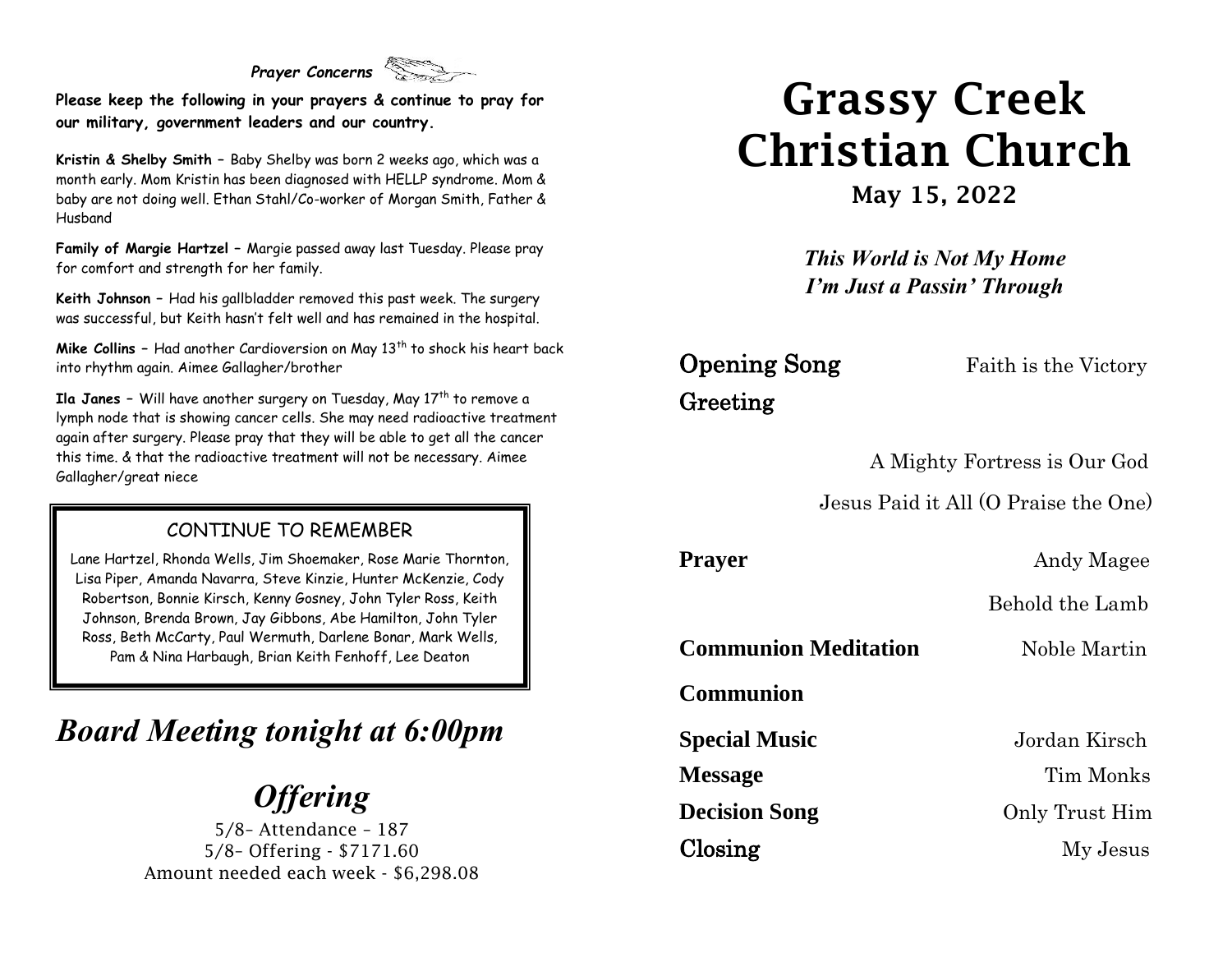#### May Serving Schedule

#### Special Music Schedule



 5/15 – Jordan Kirsch 5/22 – Praise Team 5/29 – Mallory Kordes 6/5 - YOUTH SUNDAY 6/12- Gary Knight 6/19 – Praise Team

\* \* \* \* \* \* \* \*



#### Volleyball Sign-up Time!

**Anyone 14 years and older interested in playing volleyball this summer please sign the list on the bulletin board.**

> *- - - - - - - -* Our Baby Bottle Boomerang is Going On Right Now!!

Grab a bottle or two & fill them with checks, cash, or coins!



All proceeds go to New Hope Center, dedicated to meeting the physical, emotional, and spiritual needs of those who are served while upholding the sanctity of all human life.

#### Communion Meditation

5/15 – Noble Martin 5/22 – Trevor Brown 5/29 – Rod Longworth

Elder Baptism Service – Edwin Stahl Worship Leader – Mike Flynn Praise Team – Shelley McCarty, Rhonda Bowen, Moriah Conrad, Bethany Hartzel, Tony James Instruments – Amber Burgemier, Evan Hartzel Sound Board – Zak Bowen Video/Computer – Carlton McCormick Decorating the Sanctuary – Angie McPherson Wee Worship – Kenna Knight Welcome Team – Rod & Lori Longworth Mowing Church Yard – Chad, Rhonda & Zak Bowen Mowing Ballfield – Ken Kool Landscaping Maintenance – Lori Fookes

\* \* \* \* \* \*



#### Graduation 2022

Trevor Brown – Graduating from Simon Kenton High School.

Braydon Kidwell – Graduating from Pendleton County High School.

Isaac Thornton – Graduating from Walton-Verona High School.

Shelby Johnson - Graduating from Northern Kentucky University (a year early) with a B.A. in Criminal Justice/minor in Organizational Leadership.